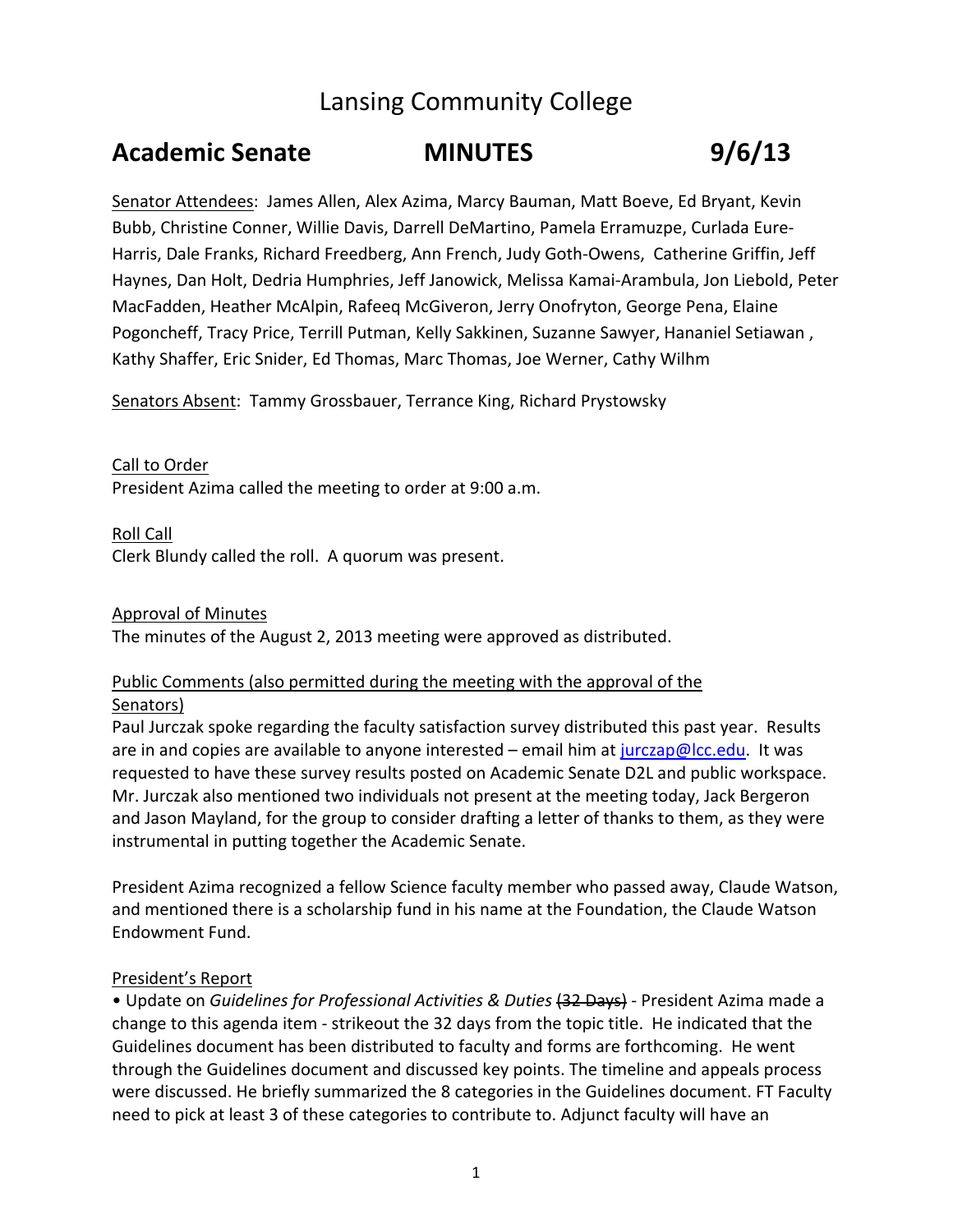opportunity to be involved, particularly as department operating plans are developed. This document will be put on D2L and on the Academic Senate public workspace. The form to submit your category selections for the professional activities will be sent from the Provost's Office when it is finalized. He reassured the Senate that the forms and this process are considered "continuous improvement" and if something does not work, it can be submitted for change. Faculty and administration will work together.

There was discussion regarding substitute teaching and the implications of the new policy. President Azima asked if Senator Bauman will draft a resolution addressing the issue to be considered by the Senate.

• Online Learning => Learning Task Force – President Azima recommended the Senate direct the Learning Taskforce to take on this issue for long term solutions.

• Degrees & Certificates => Student Success Task Force – Senator Liebold discussed this issue of students leaving LCC and going to a 4‐year institution without a degree or certificate. President Azima asked that Vice President Werner, Dean Montague and Cindy Storie continue to work with the Student Success Task Force. Senators can provide additional information/suggestions to Vice President Werner.

• Review of Late Adds Policy => CIC – President Azima discussed the issues with late add policy and late list. CIC has not yet met, but as soon as they do, he suggests they take on this issue.

• Concourse Access Issue – President Azima discussed the multi‐course issue. The Executive Committee made some decisions on Senate's behalf, authorizing Academic Affairs to make the changes necessary to Concourse log‐in procedures to allow everyone access to section syllabi.

• Amendment to CIC Charter to include ELPS – President Azima indicated there will be representatives from the ELPS Division.

• Elections Committee Chair – President Azima indicated this group needs a Chairperson, Secretary Conner has been filling in. Senator Kamai‐Arambula volunteered.

• Technical Review Committee – Please send Vice President Werner an email if you are interested in being on this committee.

• Academic Senate Meeting Ground Rules & Expectations – The document that was submitted in the summer is hereby adopted since there were no objections.

January Professional Activity Days & May Reflection Days (Tracy Price & Marc Thomas) – Senator Price from CTE gave an update. The Provost had a group of faculty and administrators meet to discuss options for professional activity days for Spring Semester. They discussed a conference model, invite a speaker in morning and then smaller sessions in the afternoon. The next day, have round table discussions. The May PA days will be more reflective rather than "ball and chain" days. Perhaps reinstate some program meetings. The Provost is open to suggestions. CTE will be involved in coordinating these days. Strategic plan, mission, engaging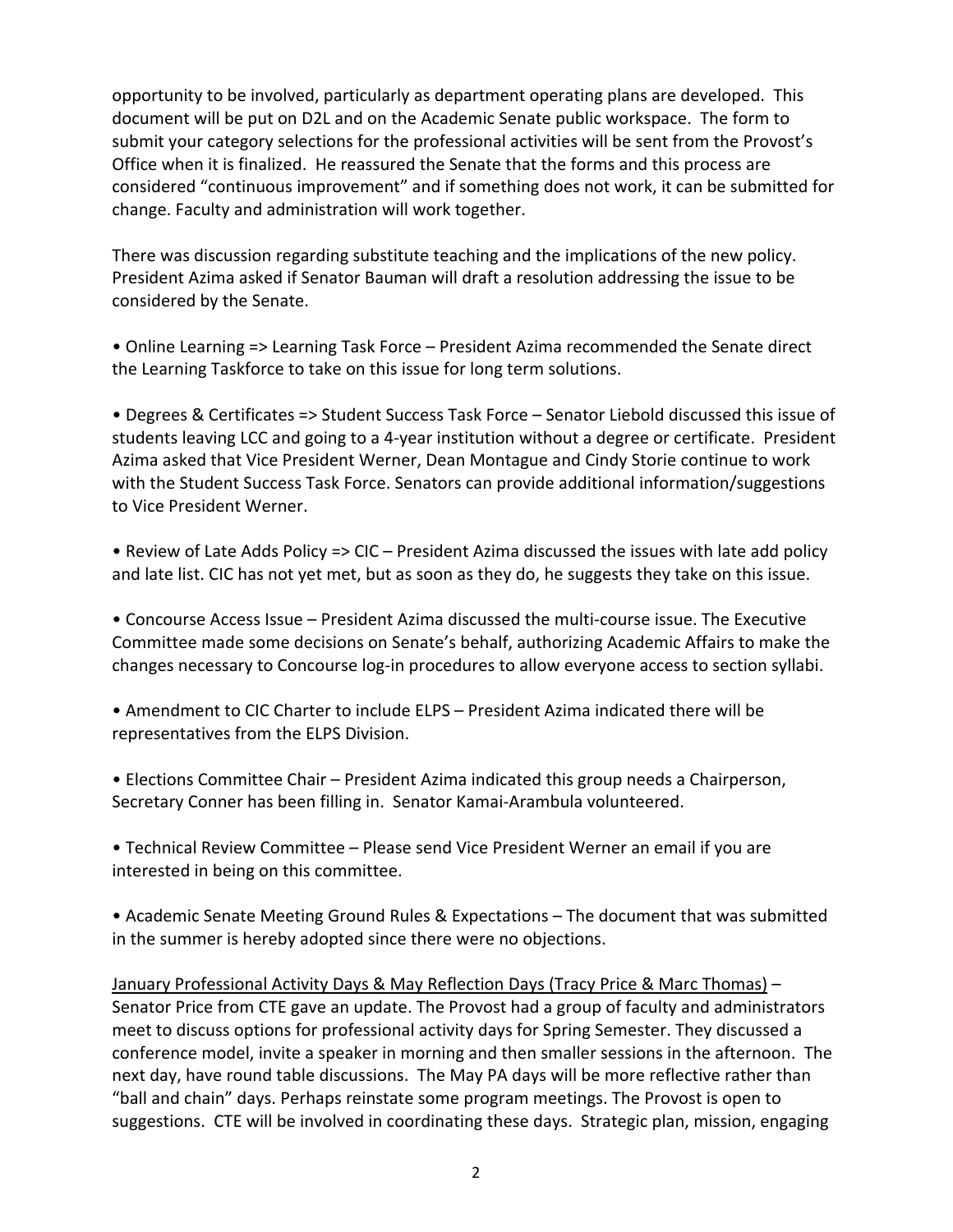students and helping them be successful are suggested topics, and we need to plan activities/speakers that will help us do our jobs and advance these issues.

GB Renovation Plans (Evan Montague & Tim Martz) – Dean of Student Services Evan Montague addressed the Senate and indicated they are mapping out the timeline for renovation plans. Small groups will be getting together to talk about how we are going to serve students. In October‐November, some of Student Services Division offices will start moving out of the building but students will continue to be served until the end of the semester in Gannon. Space is reserved on first floor of TLC for spring. Signage, staff and new service models will be implemented. Evan volunteered to update the Senate at the September 20 meeting. He indicated it is not too late to have input from the Senate.

Adjunct Office Space Report (Heather McAlpin) ‐ Senator McAlpin shared ongoing A&S issues which included computer access, communication issues on adjuncts where they are going to go, the need for adjunct offices, and telephones. It was discussed that a survey for adjuncts to have input might be helpful. Senator McAlpin volunteered to take this on and asked that suggestions be sent to her.

Online Assessment Policy Committee (Tammy Grossbauer & Matt Lemon) – Matt provided an update to the Senate regarding online courses and proctored testing requirements. In the short term, there have been improvements for communicating to students including a more consistent message on My LCC, D2L, and on the eLearning and Assessment websites. West Campus is now an option for proctored testing. Also open now at Livingston, fee waived and eliminated the request requirement. If a student is 60 miles or more from any of the 3 campuses, there are other options. Online courses are constantly evolving and this committee will continue to look at short term and long term solutions. Talk with Matt Lemon or Senator Grossbauer if you have questions or comments.

Academic Master Plan Task Forces Kickoff & Work Session – the list was displayed on the overhead of which senators had volunteered for each of the six categories. Secretary Conner indicated it is time to pick a definite group. Underlined names indicate you volunteered to cochair. This will be posted to D2L and workspaces, and emailed to the Senate as well.

AQIP Workgroups (Jim Luke) – Jim Luke indicated that the first meeting of the AQIP Workgroup was last week and ideas on how to implement the strategic plan were discussed. Jim gave a five minute review on strategic planning, displayed on the overhead as the "napkin approach". Clouds in the way of learning: Students lives are changing, they have different needs now. Complex lives, changing demographics. Funding is less. Accrediting agencies and the State now have different rules and stricter requirements. New competitors. Biggest challenge--We don't like ourselves or talk to each other or trust ourselves. Need a plan—Strategic Plan. Turn risks into opportunities. A strategic plan should not be another to-do list, it should be only important to-do list. 1) focus on learning and do it better. 2) need to focus on student success. These 2 items overlap but are separate issues. 3) need community engagement. 4) need to address competiveness and innovation. 5) resource and fiscal responsibility. 6) leadership, culture and communication. The other five rest on solving this last one.